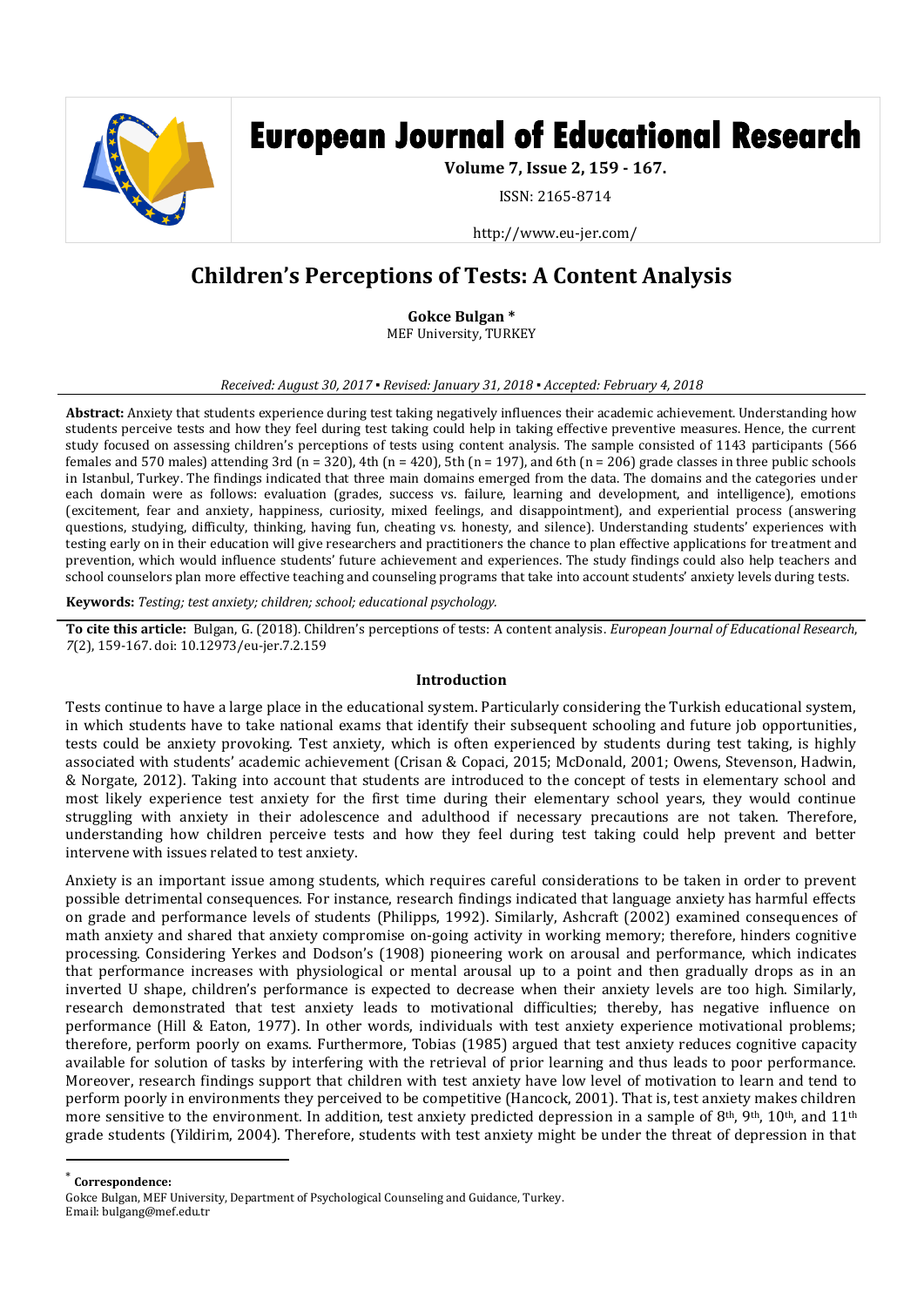their anxiety in tests could spread out and negatively influence other areas of their life. Taking into account the findings indicating the damaging effects of anxiety students experience in tests (McDonald, 2001; Philipps, 1992; Yildirim, 2004), it is important to examine test anxiety in order to generate possible solutions and coping strategies.

Turkey is one of the countries in which test anxiety is a key barrier in student achievement and performance. Every year, student numbers increase in Turkey, which creates a huge gap between the demand and supply of the number of students and schools. In other words, the small number of schools relative to the great number of students makes placement tests essential in Turkey (Serdar-Kahveci, 2009). For example, according to the Ministry of National Education's (2016) data, 2,126,670 students took the university entrance exam in 2015. However, only 417,714 students were placed in undergraduate programs, 367,236 students in associate degree programs, and 198,140 students in open education programs. In other words, more than 1 million students, who took the exam, were not placed in any of the available programs. Moreover, similar to the university entrance examination, students who finish 8<sup>th</sup> grade in Turkey also take an exam that identifies their educational opportunities for secondary school. Considering that not all students could be placed in schools that they prefer, such exams can be very anxiety provoking. In line with this argument, Kirkaplan (2015) investigated test anxiety levels of 222  $8<sup>th</sup>$  grade students who were preparing for the secondary school placement exam and found that 52% of students scored high on delusion anxiety, which is a subdimension of test anxiety indicating negative self-talks and self-thoughts about failure.

Furthermore, research supports that students' test anxiety levels could differ according to gender and grade level. Although some studies examining math anxiety did not find any gender differences (Dursun & Bindak, 2011; Peleg-Popko, 2002; Yenilmez & Ozbey, 2006), most of the studies confirmed that females tend to have more test anxiety than males. For instance, Kirkaplan (2015) found that females scored higher than males on delusional anxiety related to tests. Similarly, Bukulmez and Tutkun (2015) examined test anxiety regarding tension, somatic symptoms, worry, and thoughts unrelated to tests with 485 8th grade students and found that females had higher tension, showed more somatic symptoms and higher levels of worry compared to males. Other researchers (e.g., Kaya & Savrun, 2015; Oksal, Durmaz, & Akin, 2013; Segool, Carlson, Goforth, Von Der Embse, & Barterian, 2013) have found similar results indicating females scoring higher in test and math anxiety compared to males.

Next, findings of a study conducted with 708  $6<sup>th</sup>$ , 7<sup>th</sup>, and 8<sup>th</sup> grade students examining mathematics and test anxiety demonstrated that students' test anxiety did not differ based on grade level; however, mathematics test and evaluation anxiety subscale of the Math Anxiety Scale (Erol, 1989) was found to differ based on students' grade levels (Oksal, Durmaz, & Akin, 2013). More specifically, 7<sup>th</sup> grade students had higher anxiety levels than that of 6<sup>th</sup> grade students. Furthermore, the same study indicated that  $6<sup>th</sup>$  grade students scored less than  $7<sup>th</sup>$  and  $8<sup>th</sup>$  grade students on math anxiety. These results are consistent with other studies' findings (Dursun & Bindak, 2011; Yenilmez & Ozbey, 2006).

Even though there has been a large body of international research on test anxiety (Bodas & Ollendick, 2005; Lowe & Ang, 2012), studies on this area in the Turkish literature have been limited mostly to high school and university student samples. Considering Turkish students' low achievement in mathematics and science fields in international tests (Education Reform Initiative, 2014), it is important to focus on understanding how students perceive tests and how they feel during test taking in order to take effective preventive measures. Therefore, the current study will focus on assessing children's perceptions of tests through analyzing their responses to open-ended questions.

## **Methodology**

# *Research Goal*

The aim of this study was to understand elementary and middle school students' perceptions of tests through analyzing their responses to open-ended questions. Particularly, the researcher was interested in examining what children thought of tests and how they felt during test taking.

# *The Participants and Data Collection*

The participants consisted of 1143 students between ages 8 and 13 ( $M = 10.0$ ;  $SD = 1.24$ ). Among those who indicated their gender, there were 566 females and 570 males. Students were attending  $3^{rd}$  ( $n = 320$ ),  $4^{th}$  ( $n = 420$ ),  $5^{th}$  ( $n = 197$ ), and 6th (*n* = 206) grade at three public schools, which were similar in size and socioeconomic status, in Istanbul, Turkey. Turkey started using the 4+4+4 educational system during the 2012 – 2013 academic year. The first four years correspond to elementary school, the second four years correspond to middle school and the following four years correspond to high school in this educational system. Students start taking exams in 4th grade, which is the last year of elementary school.

A brief demographic information form and two open-ended questions were administered to the participants. The demographic information form included questions about the participants' age, gender, and grade levels. The two openended questions were, a) What comes to your mind when you hear the word 'test'? and b) How do you feel when you are taking a test?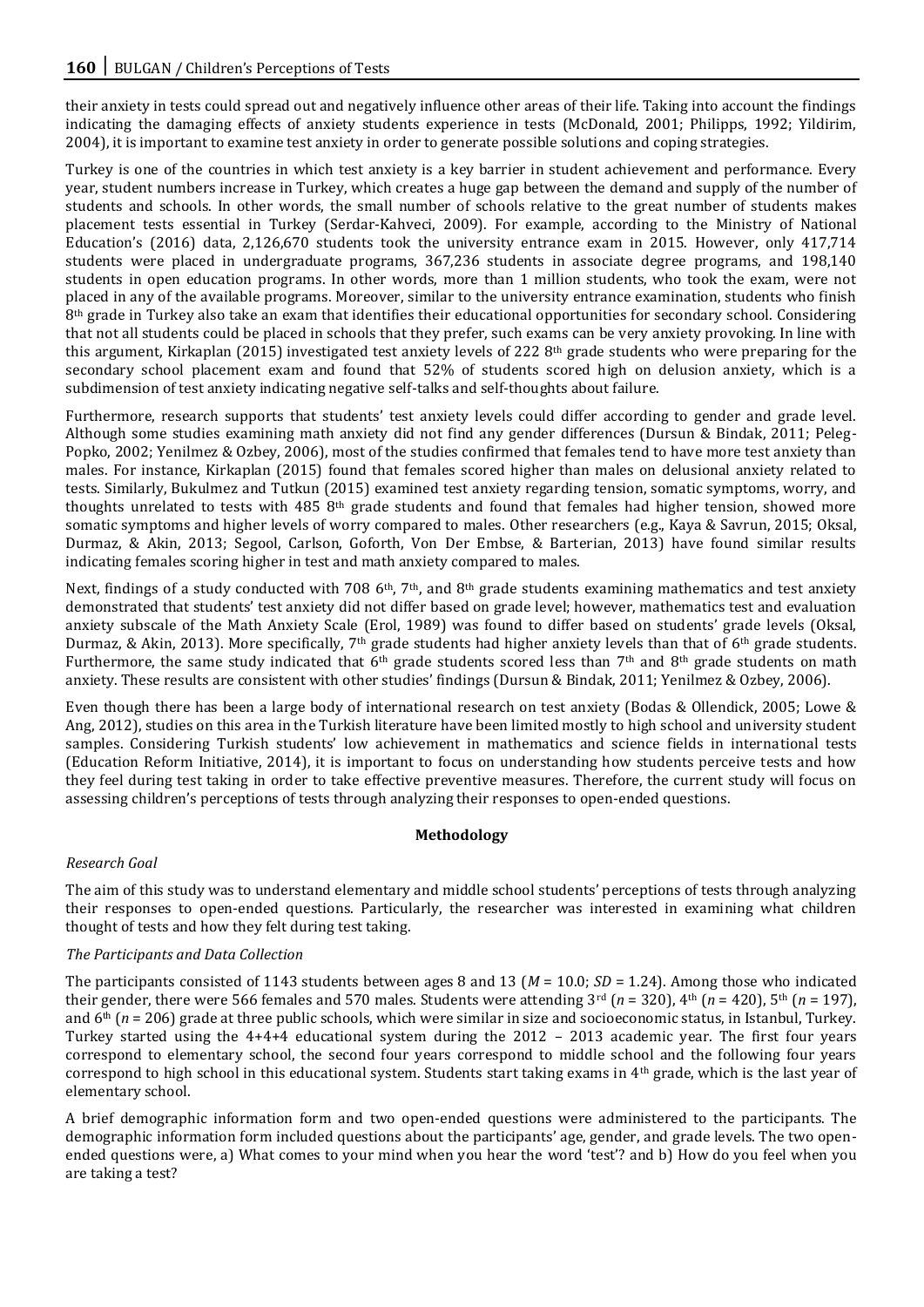The researcher is a Turkish woman working at a private university in Istanbul, Turkey. She is an assistant professor who received her doctoral training in the United States. She had considerable experience in qualitative research methodology and have conducted and published studies using this method before. The researcher is also a practitioner in private practice providing counseling services to clients with mental health issues including but not limited to anxiety, depression, and relationship issues. She aims to understand these issues in depth in order to better help others. In addition, the university that she works at applies the University within School Model (Ozcan, 2013), which requires faculty members to have and renew their experiences working at K-12 schools. This model aims to increase the interactions between universities and K-12 schools by faculty members contributing to the schools while learning through their experiences with the students, teachers, and school administrators. The data for this study was collected as part of the researcher's experience working at public schools by contributing her knowledge and skills in counseling. After understanding students' perceptions of test anxiety, she aimed to develop programs that would help the students. In short, anxiety in general and test anxiety in particular is a topic that the researcher is interested in and has theoretical and applied knowledge on.

The students were given the measures at the beginning of a class period. The researcher introduced herself, explained the purpose of her visit, and asked the students to respond to the questions. The classroom teachers accompanied the researcher during data collection. It took approximately 20-25 minutes for the students to complete the questions.

# *Analyzing of Data*

Participants' answers, which were mainly short phrases or sentences, were analyzed using content analysis. Firstly, the researcher read through the students' responses and formed an initial list of possible domains using open coding. Afterwards, the researcher went through the data and identified possible categories within each domain and sorted the data into the categories. Next, the coded data under each category was counted and the final data set was reviewed. Finally, the domains, categories, and entries under each category were sent to an auditor, who is a researcher experienced in qualitative analysis. The auditor gave feedback regarding the findings. Her feedback included a comment that suggested separating the categories grades, and success vs. failure, which were initially together as a single category. The distinction between one's score on a test (i.e., grades) and one's assessment or perception of that score (i.e., success vs. failure) was made and two separate categories were formed.

# **Findings**

Three main domains emerged from the data. The domains and the categories under each domain were as follows: *evaluation* (grades, success vs. failure, learning and development, and intelligence), *emotions* (excitement, fear and anxiety, happiness, curiosity, mixed feelings, and disappointment), and *experiential process* (answering questions, studying, difficulty, thinking, having fun, cheating vs. honesty, and silence). A list of domains, categories, frequencies, and illustrative core ideas are provided in Table 1.

| Domain                      | Category                 | Frequency (%) | <b>Illustrative Core Idea</b>            |
|-----------------------------|--------------------------|---------------|------------------------------------------|
| Evaluation                  |                          |               |                                          |
|                             | Grades                   | 349 (30.5%)   | "Grades on the report card."             |
|                             | Success vs. Failure      | 244 (21.4%)   | "I want to succeed."                     |
|                             | Learning and development | 109 (9.5%)    | "Reading and developing yourself."       |
|                             | Intelligence             | 31 (2.7%)     | "I think of intelligence."               |
| Emotions                    |                          |               |                                          |
|                             | Excitement               | 364 (31.9%)   | "Excited and ready to begin."            |
|                             | Fear and anxiety         | 363 (31.8%)   | "I get scared of getting a low grade."   |
|                             | Happiness                | 233 (20.4%)   | "I feel happy while having an exam."     |
|                             | Curiosity                | 130 (11.4%)   | "I get curious."                         |
|                             | Mixed feelings           | 111 (9.7%)    | "I feel happy, excited, and scared."     |
|                             | Disappointment           | 19 (1.7%)     | "I feel really upset."                   |
| <b>Experiential process</b> |                          |               |                                          |
|                             | Answering questions      | 427 (37.4%)   | "Questions and answers."                 |
|                             | Studying                 | 322 (28.2%)   | "Working hard comes to my mind."         |
|                             | Difficulty               | 64 (5.6%)     | "Facing difficulties or barriers."       |
|                             | Thinking                 | 61 (5.3%)     | "I try to remember what I studied."      |
|                             | Having fun               | 41 (3.6%)     | "I like taking tests, they are fun."     |
|                             | Cheating vs. Honesty     | 17 (1.5%)     | "Cheating comes to my mind."             |
|                             | Silence                  | 13 (1.1%)     | "Just silence. I focus and do not talk." |

*Table 1. Domains and Categories of Participants' Perceptions of Tests (N = 1143)*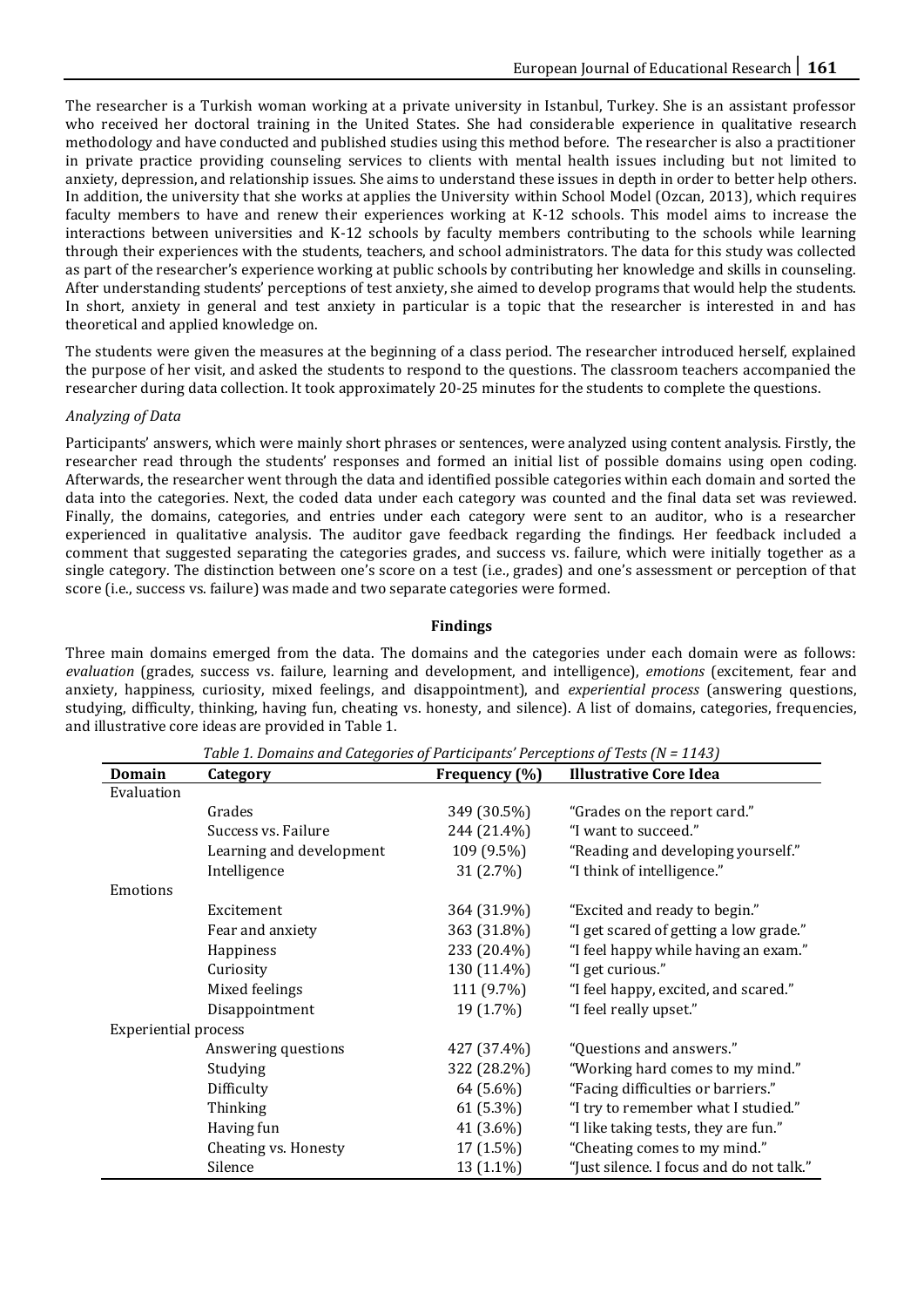*Evaluation.* The first domain, *evaluation*, refers to how students perceive themselves in relation to tests, how they believe their teacher assesses them, or how they assess their outcome in tests is related to evaluation. Four categories emerged within this domain: a) grades, b) success vs. failure, c) learning and development, and d) intelligence. *Grades* refer to the scores students receive on a given test. Most of the participants (*n* = 349, 30.5%) indicated that grades were the first concept that comes to their minds when they think of tests. For example, a nine-year-old female, who goes to 3rd grade, indicated that "important grades that go to my report card" came to her mind when she heard the word 'test'. An eleven-year-old male, who is a  $6<sup>th</sup>$  grade student, responded as "the teacher grading us about what we have learned in class" came to his mind. Next, *success vs. failure*, which is the second category emerging from the data refers to the students' assessment of their score on the test or their perception of succeeding or failing in an exam. Two hundred forty-four (21.4%) students shared that the concept of success vs. failure came to their minds when they thought of tests. For instance, an eleven-year-old female in 6th grade indicated that the concept of "receiving a certificate of appreciation" came to her mind when thinking of tests. Other students responded as "the question of 'Could I do this, could I succeed?' comes to my mind", "the fear of not being able to do it and fail", and "wanting to succeed." The third category emerging within the evaluation domain was learning and development. *Learning and development* is about gaining knowledge and developing oneself through test taking. Among the participants, 109 (9.5%) students talked about tests being a tool for their learning and development. For example, a nine-year-old male going to  $3<sup>rd</sup>$  grade indicated that "being knowledgeable" came to his mind when hearing the word 'test.' Similarly, a nine-year-old female going to 3rd grade shared that "reading books and learning" came to her mind. Students in higher grade levels responded as "what we have learned," "assessing whether we have learned or not," "developing ourselves through reading, thinking, and learning." The fourth and last category emerging within the evaluation domain was intelligence. *Intelligence* refers to students' beliefs that tests assess their intelligence levels or the functioning of their brains. Thirtyone (2.7%) students talked about tests evaluating their intelligence levels. For instance, several students simply responded as "intelligence," "being intelligent" or "games that measure intelligence" came to their minds when hearing the word 'test.' In addition, a nine-year-old female student in  $3^{rd}$  grade stated that tests make her think of "getting [her] mind to work" and an eleven-year-old male going to 5<sup>th</sup> grade shared that he "measured [his] intelligence with tests."

*Emotions.* The second domain, *emotions*, refers to different emotions students experience during test taking. Six categories emerged within this domain: a) excitement, b) fear and anxiety, c) happiness, d) curiosity, e) mixed feelings, and f) disappointment. The first category *excitement* is related to eustress, which is a healthy form of stress that gives individuals energy. Most of the participants (*n* = 364, 31.9%) reported that they mainly experienced excitement during test taking. For example, an eleven-year-old male in 5th grade shared that he feels "really excited while having a test," a twelve-year-old female in 5th grade shared that she feels "excited wondering what [she] will score on the test," and a nine-year-old male in 3<sup>rd</sup> grade shared that he gets "very excited because of the possibility of getting 100 on the exam." The second category within the emotions domain, *fear and anxiety*, is related to distress that the students are experiencing while taking tests. Three hundred sixty three students (31.8%) reported feeling "stressed," "anxious," or "afraid" while taking a test. For instance, an eleven-year-old male in 4th grade indicated that he feels "stressed out" and that he has "a fear of failing." A ten-year-old female in 4th grade stated that her "hands are shaking" and that she is feeling "very nervous" during tests. The third category that emerged in the emotions domain was happiness. *Happiness*  is about feeling pleasant and joyful during tests. Two hundred thirty three (20.4%) participants stated that they felt "happy," "joy," or "peaceful" during tests. For example, a ten-year-old female in 4th grade shared that she feels "happy and skillful" during tests, while an eleven-year-old male stated that he feels "very happy when [he finds] the right answers." *Curiosity*, which is the fourth category within the emotions domain, is about being curious about the test process. One hundred and thirty (11.4%) students shared that they felt "curious" in regards to tests. For instance, a tenyear-old male in 5th grade indicated that he feels "curious about whether [he] has gotten a low or high score on the test" and an eleven-year-old female in 5th grade shared that she feels "curious about the questions being easy or hard." *Mixed feelings*, which is the fifth category of emotions, refer to students experiencing a wide range of emotions such as happiness, anxiety, surprise, fear, and boredom all at once or interchangeably throughout the test taking experience. One hundred and eleven (9.7%) students reported having mixed feelings related to tests. For example, a twelve-yearold female who is in  $6<sup>th</sup>$  grade reported feeling "fear, anxiety, excitement, and curiosity." She shared that she "fears getting a low grade, anxiety if [she] cannot do it, excitement because of the trill of the unknown, and curiosity due to what the questions will be." In addition, a thirteen-year-old male in 6th grade indicated that he feels "the up and down of joy, happiness, and sadness" during the testing process. Lastly, *disappointment*, which is the sixth category emerging within this domain refers to feeling upset or discontent during tests. Nineteen (1.7%) participants shared that they mostly felt disappointment during testing. A nine-year-old female in  $3<sup>rd</sup>$  grade shared that she "works a lot and feels disappointed if there is a question that [she] does not know the answer to." Similarly, a nine-year-old female in  $4<sup>th</sup>$ grade stated that she "does not like tests and feels upset when [she] gets zero on tests." The students who shared feeling disappointed indicated that their feelings were related to their potential low grades, or the discomfort of not knowing the answers.

*Experiential Process.* The third domain, experiential process, refers to what students experience during or while preparing for test taking. Seven categories emerged within this domain: a) answering questions, b) studying, c) difficulty, d) thinking, e) having fun, f) cheating vs. honesty, and g) silence. Firstly, *answering questions* is about students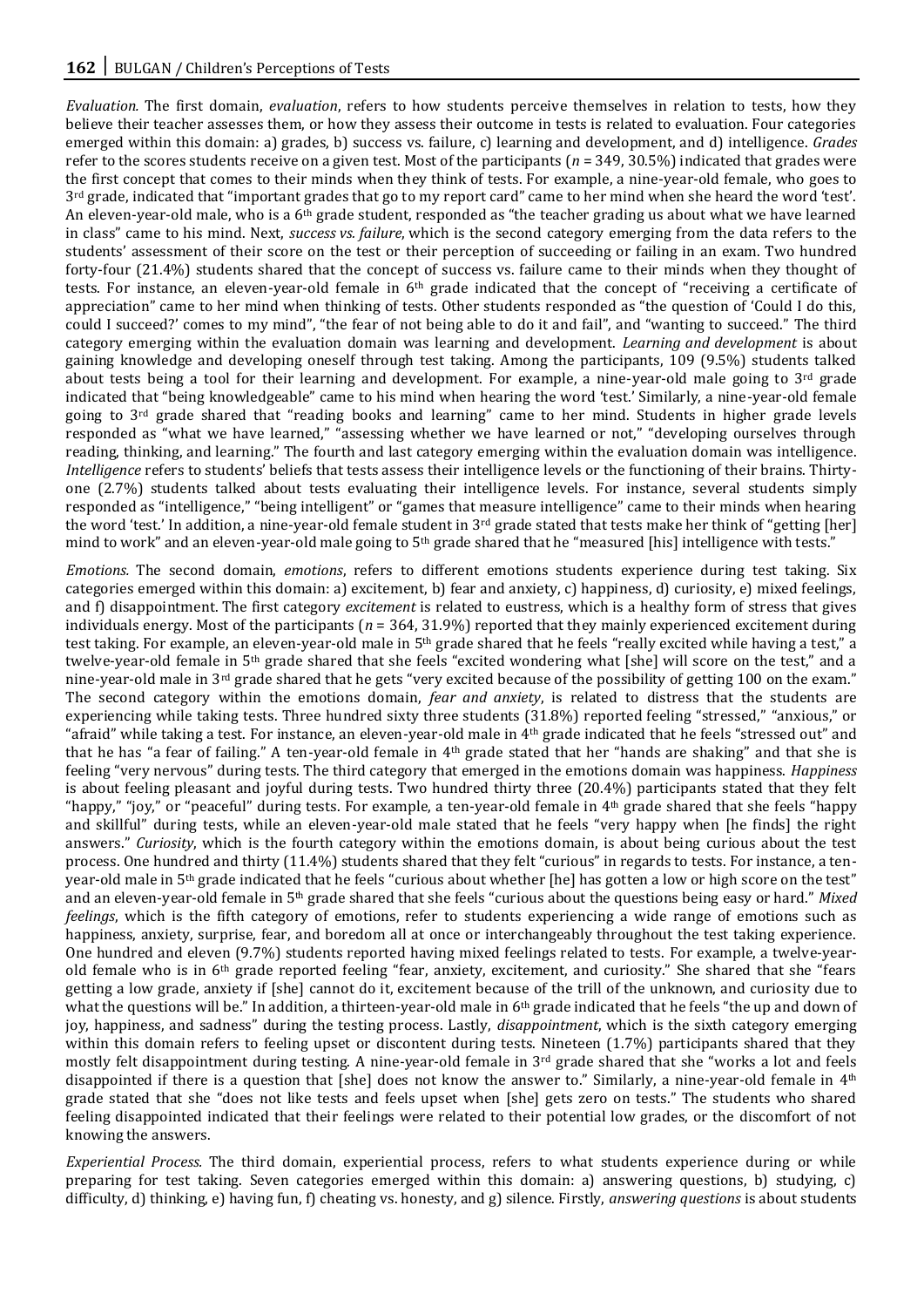writing their responses to the exam questions being asked. Four hundred and twenty seven (37.4%) students reported that "questions, answers, or writing [their] responses" came to their minds when they heard the word 'test.' A nineyear-old male in 3rd grade replied as "papers with questions on them," and an eleven-year-old female in 5th grade replied as "solving problems or equations, answering multiple choice questions, and writing responses." The next category *studying* is preparing for an exam by going through the course material. Three hundred and twenty two (28.2%) students shared that studying came to their minds when they thought of tests. For example, an eleven-year-old male in 5th grade shared that tests reminded him of "solving test questions while preparing for the actual test" and an eleven-year-old female in 5th grade shared that tests made her think of "studying for [her] courses by going over the material that [they] have learned in class." The third category that emerged from the experiential process domain was difficulty. *Difficulty* refers to students viewing tests as challenging for them. Sixty-four (5.6%) students shared that they experienced "difficulty" during tests or that tests reminded them of "difficult questions." An eleven-year-old female in 5th grade shared that she sees herself as "crossing a very difficult barrier in a racetrack," whereas a twelve-year-old female in 6th grade reported that she thinks of tests as "difficult steps to be taken that lead to [her] goals." The fourth category *thinking* is a process in which the students focus on the exam questions and try to remember what they have worked on while preparing for the exam. Sixty-one (5.3%) students indicated that they thought during the testing process. For example, a twelve-year-old female in 6th grade shared that she "thinks of and tries to remember the information [they] have learned in class during tests." A nine-year-old male in  $3<sup>rd</sup>$  grade shared that he "tries to remember the books that [he] has read while taking a test." The fifth category *having fun* is related to students seeing tests as fun or as enjoyable games. Forty-one (3.6%) students indicated having fun during tests. They shared that tests were "enjoyable and fun" or that they liked tests because they had a chance to "solve fun games and puzzles" during testing. *Cheating vs. honesty*, which is the sixth category within the experiential process domain, refers to dishonesty during test taking or the importance of being honest. Seventeen (1.5%) students shared the importance of "not cheating" or "being honest" during tests or that tests made them think of "looking at [their] friends' answers while taking tests." Finally, *silence* refers to the peace and stillness students experience during tests. Thirteen (1.1%) students reported the test taking process being "in silence" or taking place "in a quiet and peaceful classroom."

In addition, students' perceptions of tests according to their genders and grade levels were analyzed. Considering the three main domains of evaluation, emotions, and the experiential process emerging from the data, the similarities and differences between females' and males' perceptions of tests are given in Table 2.

|                             |                          | Gender         |               |  |
|-----------------------------|--------------------------|----------------|---------------|--|
|                             |                          | <b>Females</b> | <b>Males</b>  |  |
| <b>Domain</b>               | Category                 | Frequency (%)  | Frequency (%) |  |
| Evaluation                  |                          |                |               |  |
|                             | Grades                   | 185 (32.7%)    | 164 (28.8%)   |  |
|                             | Success vs. Failure      | 138 (24.4%)    | 106 (18.6%)   |  |
|                             | Learning and development | 62 (10.9%)     | 44 (7.7%)     |  |
|                             | Intelligence             | $9(1.6\%)$     | 22 (3.9%)     |  |
| Emotions                    |                          |                |               |  |
|                             | Excitement               | 188 (33.2%)    | 175 (30.7%)   |  |
|                             | Fear and anxiety         | 187 (33.0%)    | 173 (30.4%)   |  |
|                             | Happiness                | 116 (20.5%)    | 114 (20.0%)   |  |
|                             | Curiosity                | 69 (12.2%)     | 60 (10.5%)    |  |
|                             | Mixed feelings           | 67 (11.8%)     | 43 (7.5%)     |  |
|                             | Disappointment           | $8(1.4\%)$     | 11 (1.9%)     |  |
| <b>Experiential process</b> |                          |                |               |  |
|                             | Answering questions      | 265 (46.8%)    | 160 (28.1%)   |  |
|                             | Studying                 | 123 (21.7%)    | 198 (34.7%)   |  |
|                             | Difficulty               | 39 (6.9%)      | 24 (4.2%)     |  |
|                             | Thinking                 | 21 (3.7%)      | 37 (6.5%)     |  |
|                             | Having fun               | 21 (3.7%)      | 20 (3.5%)     |  |
|                             | Cheating vs. Honesty     | 13 (2.3%)      | $4(0.7\%)$    |  |
|                             | Silence                  | $2(0.4\%)$     | 11 (1.9%)     |  |

*Table 2. Participants' Perceptions of Tests According to Gender (N = 1136)*

Reflecting on the percentage values of the evaluation domain, females seem to perceive tests more as grades, success vs. failure, and learning and development than males; whereas males think of intelligence more than females when hearing the word 'test.' Next, considering the emotions domain, females appear to be slightly higher in percentage when compared to males when feeling excitement, fear and anxiety, curiosity, and mixed feelings during tests; whereas males and females seem to be feeling happiness and disappointment in relatively similar percentages. Furthermore,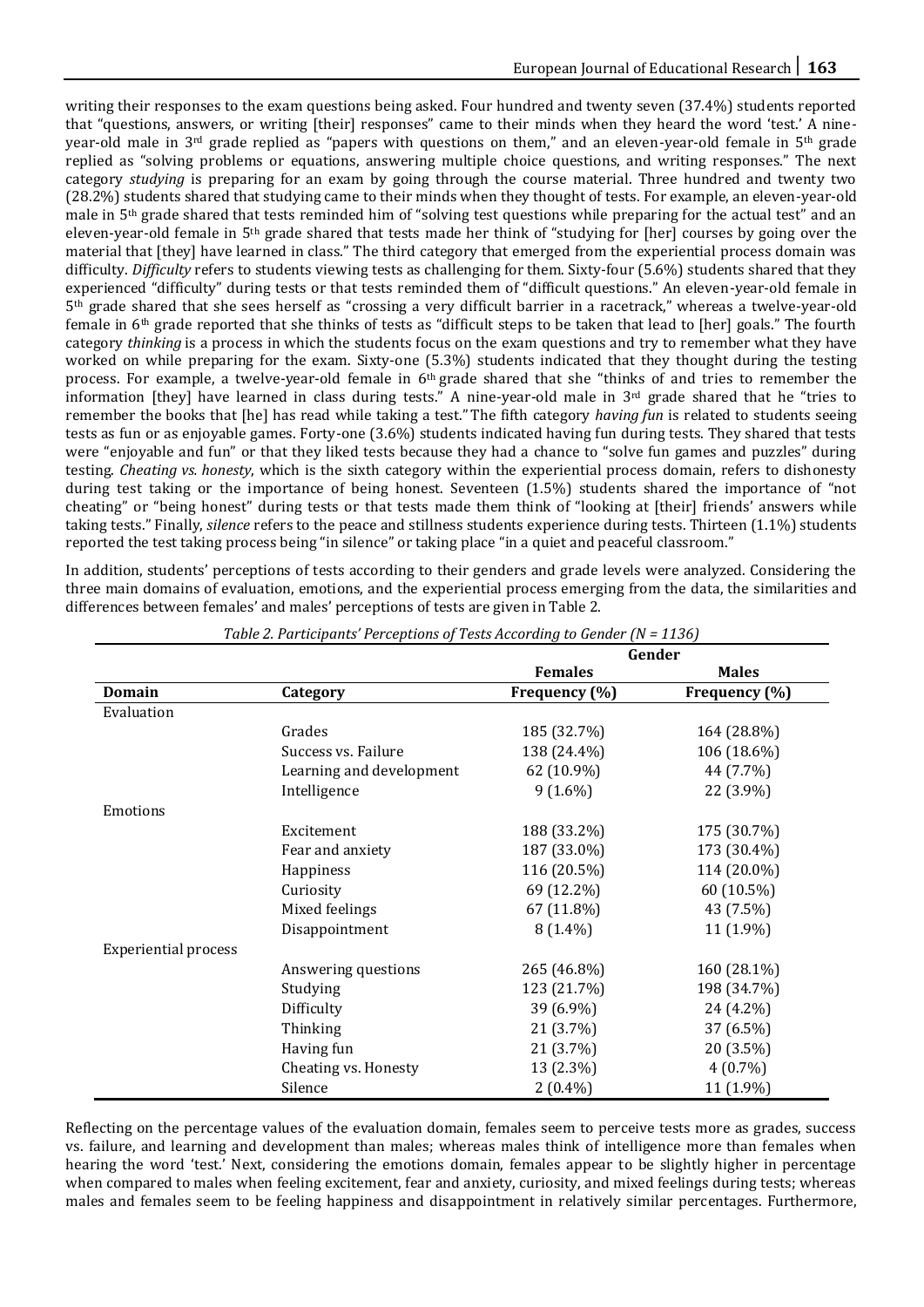considering the experiential process domain, females appear to be higher in percentage than males perceiving tests as answering questions, difficulty, and cheating vs. honesty; whereas males, seem to be higher in percentage than females thinking of tests more as studying, thinking, and silence. Tests appear to remind both genders of having fun in similar percentages.

Finally, Table 3 illustrates students' perceptions of tests according to their grade levels.

|                             |                          | Table 3. Participants "Perceptions of Tests According to Grade Levels (N = 1143) |                       |                       |                       |  |  |
|-----------------------------|--------------------------|----------------------------------------------------------------------------------|-----------------------|-----------------------|-----------------------|--|--|
|                             |                          | <b>Grade Levels</b>                                                              |                       |                       |                       |  |  |
|                             |                          | 3rd Grade                                                                        | 4 <sup>th</sup> Grade | 5 <sup>th</sup> Grade | 6 <sup>th</sup> Grade |  |  |
| <b>Domain</b>               | Category                 | Frequency (%)                                                                    |                       |                       |                       |  |  |
| Evaluation                  |                          |                                                                                  |                       |                       |                       |  |  |
|                             | Grades                   | 48 (15.0%)                                                                       | 133 (31.7%)           | 74 (37.6%)            | 94 (45.6%)            |  |  |
|                             | Success vs. Failure      | 65 (20.3%)                                                                       | 116 (27.6%)           | 34 (17.3%)            | 29 (14.1%)            |  |  |
|                             | Learning and development | $26(8.1\%)$                                                                      | 26 (6.2%)             | 18 (9.1%)             | 39 (18.9%)            |  |  |
|                             | Intelligence             | 14 (4.4%)                                                                        | 12 (2.9%)             | $3(1.5\%)$            | $2(1.0\%)$            |  |  |
| Emotions                    |                          |                                                                                  |                       |                       |                       |  |  |
|                             | Excitement               | 129 (40.3%)                                                                      | 164 (39.1%)           | 35 (17.8%)            | 36 (17.5%)            |  |  |
|                             | Fear and anxiety         | 66 (20.6%)                                                                       | 97 (23.1%)            | 97 (49.2%)            | 103 (50.0%)           |  |  |
|                             | Happiness                | 107 (33.4%)                                                                      | 91 (21.7%)            | 20 (10.2%)            | 15 (7.3%)             |  |  |
|                             | Curiosity                | 36 (11.3%)                                                                       | 50 (11.9%)            | 21 (10.7%)            | 23 (11.2%)            |  |  |
|                             | Mixed feelings           | 27 (8.4%)                                                                        | 38 (9.1%)             | 21 (10.7%)            | 25 (12.1%)            |  |  |
|                             | Disappointment           | $8(2.5\%)$                                                                       | $4(0.9\%)$            | $6(3.1\%)$            | $1(0.5\%)$            |  |  |
| <b>Experiential process</b> |                          |                                                                                  |                       |                       |                       |  |  |
|                             | Answering questions      | 158 (49.4%)                                                                      | 136 (32.4%)           | 81 (41.1%)            | 52 (25.2%)            |  |  |
|                             | Studying                 | 62 (19.4%)                                                                       | 150 (35.8%)           | 48 (24.4%)            | 62 (30.1%)            |  |  |
|                             | Difficulty               | 14 (4.4%)                                                                        | 28 (6.7%)             | 15 (7.6%)             | $7(3.4\%)$            |  |  |
|                             | Thinking                 | 15 (4.7%)                                                                        | 24 (5.7%)             | $9(4.6\%)$            | 13 (6.3%)             |  |  |
|                             | Having fun               | 21 (6.6%)                                                                        | 14 (3.4%)             | $6(3.1\%)$            | $0(0.0\%)$            |  |  |
|                             | Cheating vs. Honesty     | $3(0.9\%)$                                                                       | $2(0.5\%)$            | $2(1.0\%)$            | 10 (4.9%)             |  |  |
|                             | Silence                  | 10 (3.1%)                                                                        | $3(0.7\%)$            | $0(0.0\%)$            | $0(0.0\%)$            |  |  |

*Table 3. Participants' Perceptions of Tests According to Grade Levels (N = 1143)*

Regarding the evaluation domain, perceiving tests as grades seems to increase in percentage as the students' grade levels increase. Similarly, tests appear to remind students more of learning and development as their grade levels increase. On the other hand, perceiving tests as intelligence appears to decrease as students get to higher grades. The category success vs. failure noticeably increases in 4th grade and then appears to decrease. Considering the emotions domain, the percentage values of the students' feelings of excitement and happiness seems to decrease by grade; whereas the percentage values of the feelings of fear and anxiety and mixed feelings seem to increase by grade. The feeling of curiosity appears to be in similar percentages across different grade levels. Lastly, considering the percentages of the experiential process domain, perceiving tests as answering questions appears to be highest in 3rd grade students and studying for tests seems to be highest in 4th grade students. The experience of having fun in tests seems to decrease in percentage value by grade levels, whereas the perception of cheating vs. honesty appears to increase in percentage value by grade levels.

# **Discussion and Conclusion**

The aim of this study was to describe children's perceptions of tests and their experiences with test taking through analyzing their responses to open-ended questions. More specifically, elementary and middle school students from 3rd, 4th, 5th, and 6th grades were asked what comes to their minds when they hear the word 'test' and how they feel during test taking. Three main domains and seventeen categories at total emerged from the data. The domains and the categories under each domain were as follows: *evaluation* (grades, success vs. failure, learning and development, and intelligence), *emotions* (excitement, fear and anxiety, happiness, curiosity, mixed feelings, and disappointment), and *experiential process* (answering questions, studying, difficulty, thinking, having fun, cheating vs. honesty, and silence).

The main findings have shown that a large percentage of students perceived tests to be an indicator of their grades and success levels; that they mostly experienced excitement or fear and anxiety during test taking; and they mostly thought of questions and answers or studying when they were asked about tests and the test taking process. Firstly, the students perceiving tests mostly as grades and success levels seem to be consistent with findings of previous research studies. As test anxiety was found to be highly associated with students' academic achievement in previous studies (Crisan & Copaci, 2015; McDonald, 2001; Owens, Stevenson, Hadwin, & Norgate, 2012), students perceiving tests as grades and success levels makes sense. This is also an expected finding considering the Turkish educational system's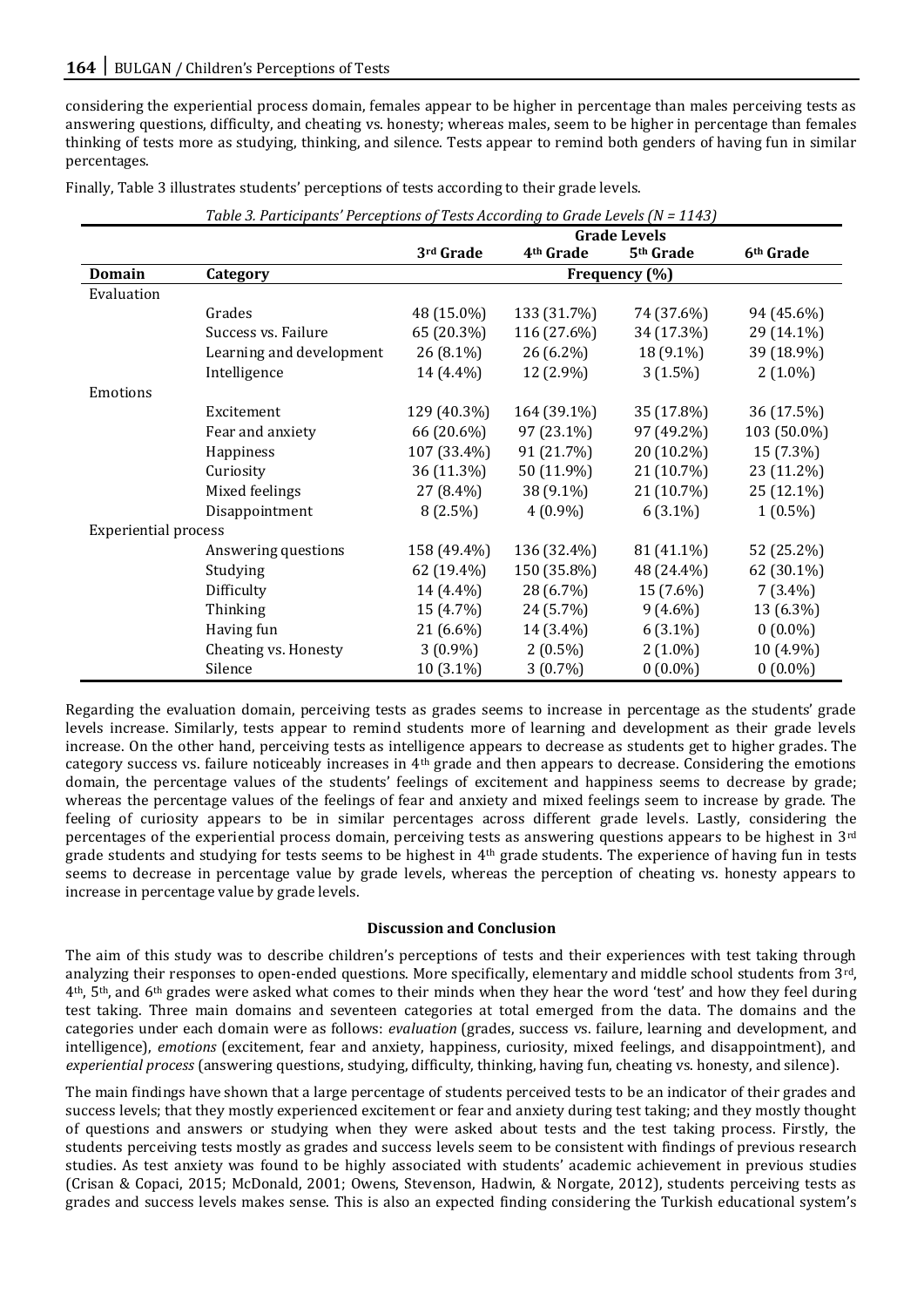heavy reliance on nationwide testing. As stated previously, students in Turkey enter nationwide exams following 8<sup>th</sup> grade for high school education and 12th grade for undergraduate education or for an associate's degree (Ministry of National Education, 2016). When students have limited possibility of access to the schools they wish to study at, wanting to get the highest possible test score and defining one's success through test scores become inevitable. Unfortunately, defining one's success by test scores has the risk of increased anxiety in adulthood. Studying with the hope of getting a good grade and the pressure of keeping that up would most likely lead to anxiety and stress if not dealt with appropriately. It could also lead to relying too much on external motivators in life such as expecting applause for work done, instead of internal motivators such as doing the work because it gives one pleasure or helps him or her grow. Therefore, perceiving tests, as grades and success levels appear to have negative consequences for students. Next, students reported most commonly experiencing excitement or fear and anxiety during test taking. Either having positive (i.e., excitement) or negative (i.e., fear and anxiety) emotions, students seem to most frequently experience increased arousal during tests. Considering Yerkes and Dodson's (1908) study, experiencing too much arousal, would lead to decreased performance in students. Therefore, when students' emotions of excitement or anxiety and fear are too high, they would most likely perform poorly on tests. As there is a link between poor academic performance and depression (Frojd et al., 2008; Hysenbegasi, Hass, & Rowland, 2005; Owens, Stevenson, Hadwin, & Norgate, 2012), and test anxiety and depression (Yildirim, 2004), students with high arousal levels might be at risk for depression. In addition, thinking of questions and answers or studying when they are asked about tests and the test taking process, appear to be rather neutral responses. Taking into account that students spend significant amount of time studying and solving test questions while preparing for their actual tests, their responses seem to be expected.

Looking at the percentage values of females' and males' perceptions of tests, we see that females tend to think more about grades, success vs. failure, and learning and development in relation tests, whereas males equate intelligence more with tests when than females. Considering these findings, female students might be taking tests somewhat more seriously than male students. In other words, female students might be inclined to attribute more meaning to tests and want to get better grades, succeed, and further develop themselves. In line with these findings, females also appeared to be slightly higher in percentage than males when feeling excitement, fear and anxiety, curiosity, and mixed feelings during tests; whereas males and females seemed to be feeling happiness and disappointment in relatively similar percentages. There are several studies indicating no significant differences between female and male students' test anxiety levels (Aydin & Bulgan, 2017; Putwain & Daniels, 2010; Yenilmez & Ozabaci, 2003; Yenilmez & Ozbey, 2006) and also studies indicating females report of higher test anxiety levels than that of males (e.g., Wren & Benson, 2004). Considering the heavy reliance on nationwide testing in Turkey and all students regardless of their gender going through similar experiences of entering exams that designate their future school options, both genders' report of more or less similar levels of emotions with females being slightly higher in excitement, fear and anxiety, curiosity, and mixed feelings appear to be reasonable. Lastly, results have shown that females tended to think more about the process during test taking as indicated by their higher percentage of response to answering questions than males; and males tended to think more about the process of getting ready for the tests as indicated by their higher percentage of response to studying than females. These findings might be useful for teachers and schools counselors to consider when working with students and identifying the best ways to help them. For example, if female students think more about the testing process and male students that of the preparation process, giving strategies that help them specifically during these processes might be useful for students.

Finally, focusing on perceptions of tests according to grade levels, regarding the evaluation domain, perceiving tests as grades seems to increase in percentage as the students' grade levels increase. This might be due to students realizing the heavy dependence the educational system has on tests and test grades. In addition, tests appear to remind students more of learning and development as their grade levels increase, which could be due to the students maturing in age and seeing tests as an opportunity to learn more and develop themselves further. The category success vs. failure noticeably increases in 4th grade and then appears to decrease, which is possibly due to students starting to take exams in 4th grade in the current Turkish education system. Considering the percentage values of the emotions domain, students' feelings of excitement and happiness seems to decrease by grade; whereas feelings of fear and anxiety and mixed feelings seem to increase by grade. These findings indicate the unfortunate experience students are put through in the educational system, which decreases their enthusiasm and increases their fear and anxiety as they grow up. The feeling of curiosity, on the other hand, appears to be in similar percentages across different grade levels, which students reported as mostly related to the wonder of what was going to be asked in the exam. Lastly, considering the experiential process domain, perceiving tests as answering questions appears to be highest in  $3<sup>rd</sup>$  grade students and studying for tests seems to be highest in 4th grade students. Seeing tests as answering questions could be thought of as a neutral response, which would make sense as the youngest grade level of students in the study reporting this finding. Similarly, the 4th grade students reporting the highest percentage of studying for tests among all grade levels seems to an expected finding considering the 4th grade being the time students start taking in class exams. Students might be more motivated to study for a test, when it is a novel experience.

In terms of the current study's limitations, it is important to note that students' self-reported responses could be overor underestimated. Collecting data from teachers and/or parents in addition to students' responses could have given more accurate information. Next, data were collected through open-ended questions that elementary and secondary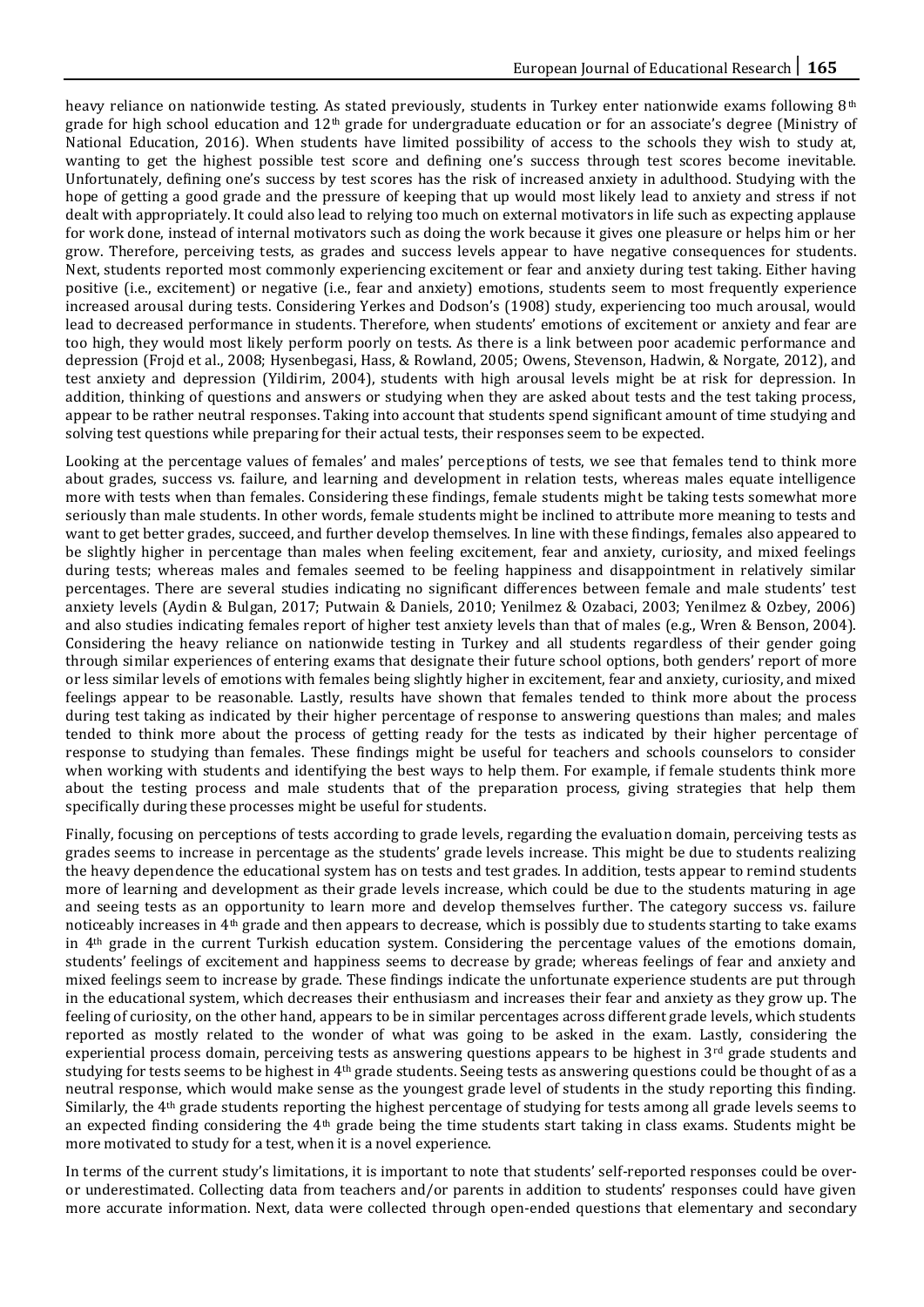school students mostly responded with short phrases or sentences. Gathering information through semi-structured interviews would have given more in-depth information regarding students' perceptions of tests and their experiences with the test taking process. Lastly, the data for the current study were collected from three public schools in Istanbul. Gathering data from private schools and from different cities of Turkey might have yielded different results.

The current study's findings could initiate researchers to design further studies examining test anxiety and find useful ways for students to deal with their anxiety. As the study's main findings pointed out that a large percentage of students perceived tests to be an indicator of their grades and success levels and that they mostly experienced excitement or fear and anxiety during test taking, practitioners such as school counselors or psychologists in private practice working with students from ages 8 to 13 could use the study findings to plan effective applications for treatment and prevention, which would influence students' future achievement and experiences in testing. For example, school counselors could run group counseling programs addressing test anxiety or teachers could initiate application strategies such as deep breathing or mindfulness activities before giving tests in their classes so students would get into the habit of relaxing their minds and bodies before test taking that could change their experiences. In addition, teachers and school counselors could have class discussions around what tests mean for the students with the hope of them identifying concepts beyond grades and success levels. Being able to look at tests from a different or wider perspective could also little by little help change students' experience of test anxiety. This study was a step in understanding students' perceptions of tests. Continuing to conduct studies addressing issues that students experience with stress and anxiety would help students in their academic pursuits and increase their psychological wellbeing.

## *Acknowledgements*

The present study is part of a larger project on children's experiences with testing and test anxiety. The researcher would like to gratefully acknowledge Dr. Utkun Aydin and Cansu Paksoy for their contribution.

#### **References**

- Ashcraft, M. (2002). Math anxiety: Personal, educational, and cognitive consequences. *Current Directions in Psychological Science, 11*(5), 181-185.
- Aydin, U., & Bulgan, G. (2017). Cocuklarda Sinav Kaygisi Olcegi'nin Turkce uyarlamasi [Adaptation of Children's Test Anxiety Scale to Turkish]. *Ilkogretim Online [Elementary Education Online], 16*(2), 887-899. DOI: 10.17051/ilkonline.2017.304742
- Bodas, J., & Ollendick, T. H. (2005). Test anxiety: A cross-cultural perspective. *Clinical Child and Family Psychology Review, 8*(1), 65-88. doi: 10.1007/s10567-005-2342-x
- Crisan, C., & Copaci, I. (2015). The relationship between primary school childrens' test anxiety and academic performance. *Procedia – Socail and Behavioral Sciences, 180*, 1584-1589.
- Bukulmez, E., & Tutkun, O. F. (2015). 8. Sinif ogrencilerinde sinav kaygisi ve ders calisma yaklasimlari arasindaki iliski. [The relationship between test anxiety and approaches for studying in 8th grade students]. In M. Elmas, A. Isman, C. Sexton, D. Franklin, T. Franklin, & A. Eskicumali (Eds.), *International Conference on Quality in Higher Education* (pp. 5-14). Sakarya University, Turkey.
- Dursun, S., & Bindak, R. (2011). Ilkogretim II. kademe ogrencilerinin matematik kaygilarinin incelenmesi. [The investigation of elementary school students' mathematics anxiety]. *Cumhuriyet Universitesi Sosyal Bilimler Dergisi [Cumhuriyet University Journal of Social Sciences]*, *35*(1), 18-21.
- Education Reform Initiative. (2014). *Turkiye PISA 2012 analizi: Matematikte ogrenci motivasyonu, ozyeterlilik, kaygi ve basarisizlik algisi*. *[Analysis of Turkey's PISA 2012 results: Student motivation, self-efficacy, anxiety, and perception of failure in mathematics].* Retrieved March 5, 2017, http://www.egitimreformugirisimi.org/wpcontent/uploads/2017/03/PISA\_2012\_Paketi\_Ogrenci\_Analizi.Motivasyon.pdf
- Erol, E. (1989). *Prevalence and correlates of math anxiety in Turkish high school students*. Unpublished Master's Thesis, Bogazici University, Istanbul.
- Frojd, S. A., Nissinen, E. S., Pelkonen, M. U. I., Marttunen, M. J., Koivisto, A. M., & Kaltiala-Heino, R. (2008). Depression and school performance in middle adolescent boys and girls. *Journal of Adolescence, 31*(4), 485-498.
- Hancock, D. R. (2001). Effects of test anxiety and evaluative threat on students' achievement and motivation. *The Journal of Educational Research*, *94*(5), 284-290.
- Hill, K. T., & Eaton, W. O. (1977). The interaction of test anxiety and success-failure experiences in determining children's arithmetic performance. *Developmental Psychology*, *13*(3), 205-211.
- Hysenbegasi, A., Hass, S. L., & Rowland, C. R. (2005). The impact of depression on the academic productivity of university students. *Journal of Mental Health Policy and Economics*, *8*(3), 145-151.